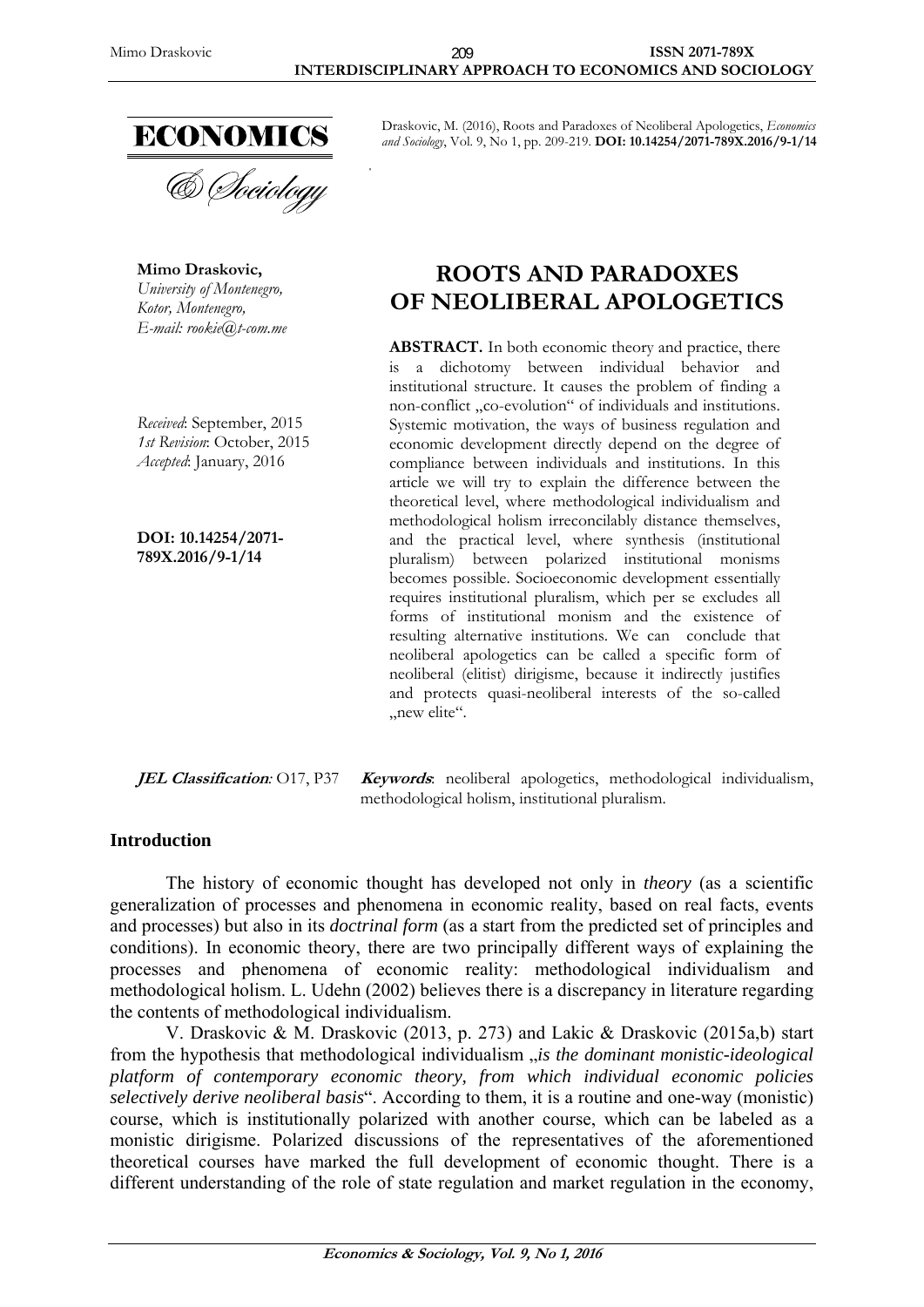their interrelation and appropriate form of ownership, as well as indirect (and direct, and even apologetic) aspirations for decisive influence on official economic policy.

Generalizing different definitions, it can be concluded that methodological individualism is the principle through which society is viewed as a collection of individuals, thus studying social phenomena, processes and social groups in their dynamics is reduced to studying individual behavior. As applied in economic theory, it is used to prioritize individual economic behavior, even in studying economic institutions as regulators, coordinators and limiters of economic behavior. Methodological individualism does not deny the existence of complex social phenomena such as institutions, norms and network of social relations, but considers that their explanation must be based on individual properties solely.

Methodological individualism is essentially a reductionistic scientific platform, with predominantly monistic character. Because social and economic phenomena are given exclusively individual significance, rather than seen in a synergic and pluralistic context of mutual complementary acting of a number of influence factors, many authors believe that external factors are important in explaining human actions and behavior. Individuals act in their environment and respond to it through the perception of their own limitations.

Thus, for example, G. Hodgson (2007) has criticized the attitudes of respectable economic theories, which have completely reduced the economic regulation at individuals. Methodological individualism is often placed in a valuable level with methodological holism, which prefers super-individual social categories (collective systems) and views society as a whole system, different from the sum of individuals it is made of. In economic theory, there are constant debates between the representatives of methodological individualism and methodological holism. F. Toboso (2008) has widely elaborated that phenomena, associating institutional economic theories with methodological individualism, and traditional institutionalism (the so-called Heterodox economy) with methodological holism. Similar views have D. Dequech (2007), L. Davis (2006) and T. Lawson (2006).

### **1. Literature review**

There were also attempts to find a third way (middle way) in the economic analysis, but a greater synthesis has not been achieved. In this regard, J. Agassi (1960, p. 247) has formulated the principle of "institutional individualism", which supposes the activity of institutions as the cause of people's behavior. L. Udehn (2002, p. 490) points out that these principles have been supported by R. Coase, J. Buchanan, D. North and O. Williamson. F. Toboso (2001, 2008) has considered it as a non-systemic and synthetic way of nonreductionist explanation of economic reality. Following the example of institutional individualism, appeared other terminological surrogates, such as *methodological institutionalism*" (Frolov, 2007), "*methodological relativism*" and "*methodological subjectivism*" (Rubinstein, 2013) and *"methodological structuralism*" (Hodgson, 2007).

Despite various attempts, there has not been synthesis of methodological individualism and methodological holism in the economic literature. But there is an increasing advocacy of institutional pluralism as a synthetic form of institutional monism (state regulation and market regulation), in a direct and indirect way. It can be viewed as a "third way" and synergism of institutional monisms in the economic development. However, it can never be brought in connection with the synthesis of the above discussed principles (methodological individualism and methodological holism). Their only relation exists in the influence of methodological individualism at monism of the market regulation (*Figure 1*), and this connection was used to create neoliberal theory and practice.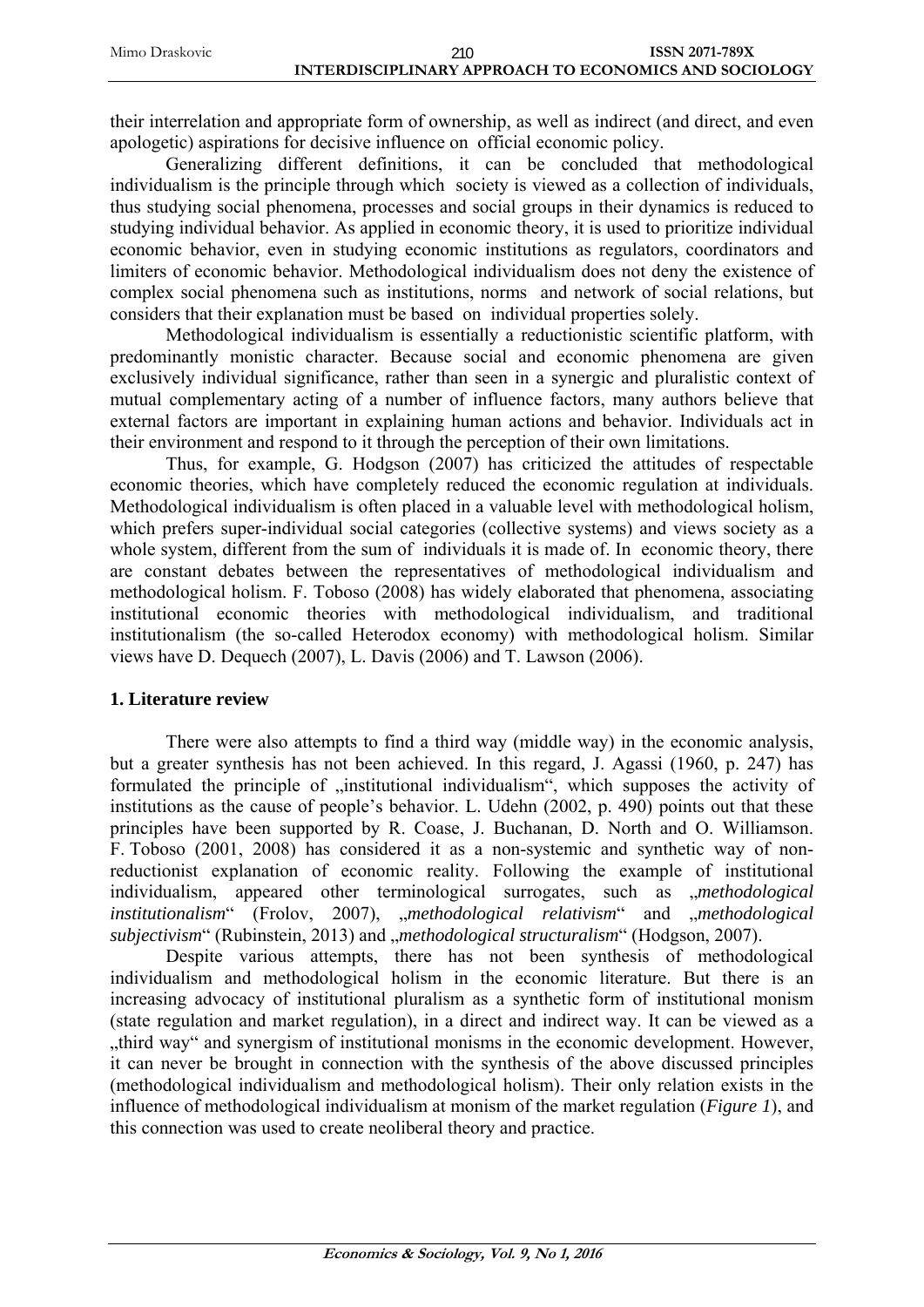**INTERDISCIPLINARY APPROACH TO ECONOMICS AND SOCIOLOGY**  211



Figure 1. The difference between institutional pluralism and institutional individualism *Source*: Author's creation.

Representatives of economy convention, regardless of selective respect for methodological individualism, also impose the idea of institutional pluralism, because through the prism of the so-called "interpretative rationality" they come to the conclusion that free market and state intervention are not the only universal forms of coordination. This convincingly shows the economic reality of developed countries, where components of most institutional arrangements and overall institutional order are individually and collectively inseparable. That should be an exemplary model of civilization.

As a result of all that, the neoliberal insistence of Lj. Madzar (2015) on confronting the monistic institutional alternatives – liberalism vs. communitarianism – is incomprehensible. Thereby, he believes that communitarianism is a generic term for all variants of totalitarian organization. He is constantly focused on the collectivist deformation. But he did not mention quasi-neoliberal individualistic perversion. In addition, the Madzar does not see the only real, exemplary civilizational confrontation alternative to the mentioned monistic institutional alternatives, which is called institutional pluralism.

In the following presentation, we assume that institutional monism of state regulation (dirigisme) is superseded long ago, even among the ideological heirs of the socialist system. However, in the economic literature of many countries which have been going through the process of transition, especially in the post-socialist countries, the institutional monism of the market (neoliberal) type is actual. It is directly paradoxical, primarily because the corresponding theoretical model is not applied in practice, but it is substituted by the quasineoliberal behavior. Due to the exclusive apologetic interest, non-existent state dirigisme, as alleged anti-liberalism, is unduly and paradoxically opposed to neoliberalism.

Therefore, we will analyze in more detail the contemporary apologetics of neoliberal institutional monism as an example of a long-term economic discussions being conducted in Serbia. It is worth of noting that countries in the region have a similar situation, consistently implementing neoliberal economic policies, which is just a cover for various negative manifestations of quasi-neoliberalism in economic reality.

It is necessary to point out another paradox, which might be called the D. North's paradox, and is contained in his (1997, p. 25) famous statement: "*The economy appears as a theory of choice... However, this discipline does not study the context in which the choice is being made*". The above mentioned paradox emphasizes the role and significance of institutions. It functionally fits into the explanation of a large gap between the theoretical neoliberal lamenting and practical quasi-neoliberal behavior. In an individualist neoliberal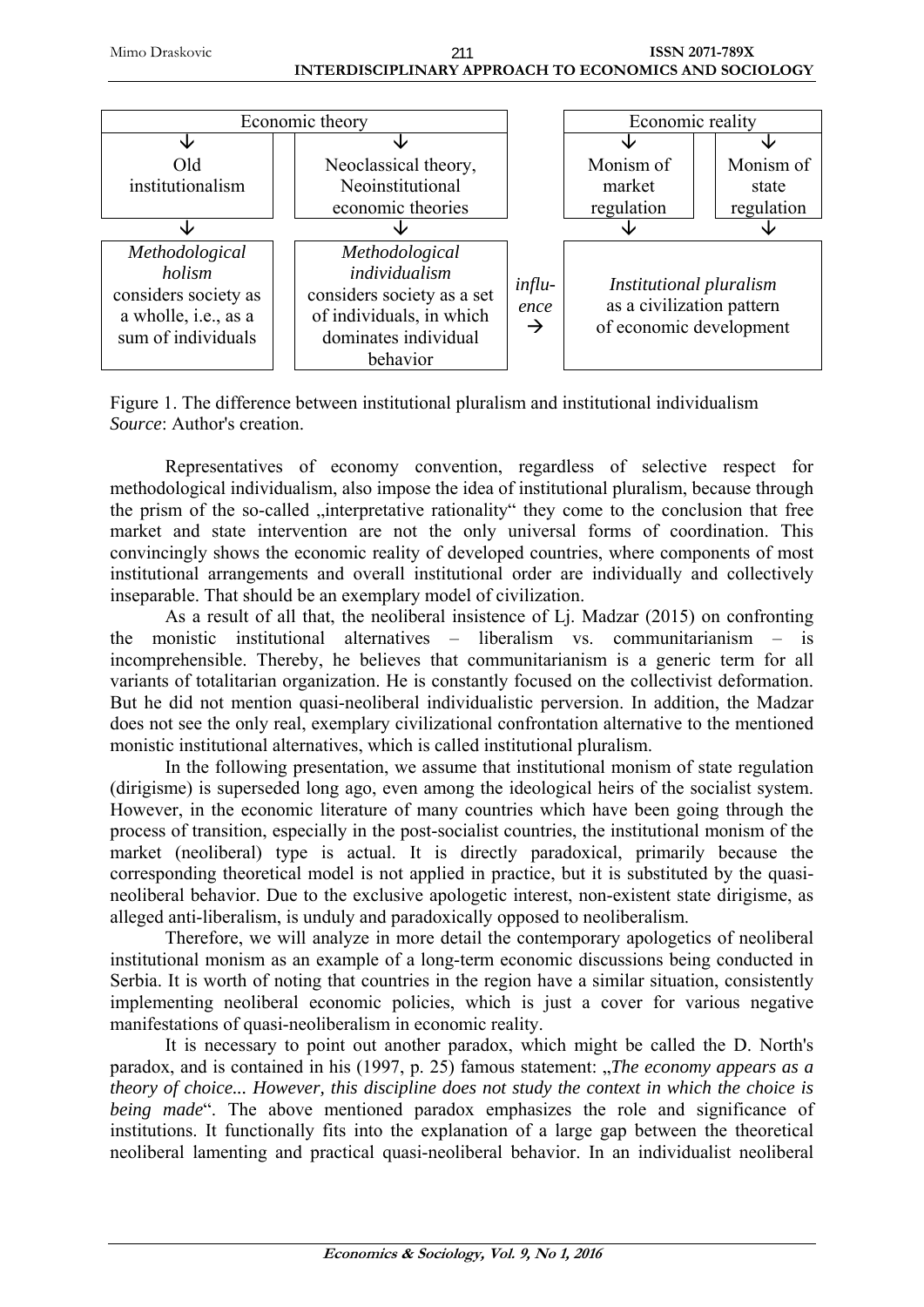world there is not enough space for institutions of state regulation, and without them the normal functioning of institutions of market regulation is impossible.

# **2. Modern apologetics of neoliberal institutional monism**

In Serbia, turbulent and harsh polemics between the neoliberals and "anti-liberals" have been existing for a long time (which liberals have unduly named the alleged supporters of dirigisme and protectionism - university professors of economic science). This discussion has brought together a large number of economists, whose works were published in the journal "Economic Ideas and Practice," No. 16-17/2015. Some articles for the scientific conference, titled: *Our scientific disputes: The liberal and communitarian option in institution building and economic policy* (Belgrade, March 20, 2015), have been printed in huge numbers of pages. In the terms of supporters of neoliberalism, we estimate that this discussion was extremely dysfunctional and apologetic, regarding four main reasons:

- − Classification on the "liberals" and "anti-liberals" is incosnistent (it should be on the quasi-liberals and neo-liberals),
- − Criticism is directed wrongly and virtually (on the alleged "anti-liberals", rather than the quasi-neoliberals),
- − There is no difference between liberalism and neo-liberalism, and
- − Neoliberal apologetics does not reach to the core objective existence and dominance of alternative institutions, on the contrary, it covers it up and ignores it.

Despite of the ambitiously expressed pretension of a neoliberal economist Ljubomir Madzar (2015, p. 2) that this is about the alleged *"doctrinal and paradigmatic conflict*" and its "*continuing significance*", his "*dealing with them*" (with Serbian anti-liberals – M.D.'s note), is, however, only limited, special and incorrectly selected case, with ambitions to become universal, primarily due to the substantial conceptual errors and classic replacement thesis. Therefore, we will try to show the pointlessness of this discussion between Serbian neoliberal economists. In doing so, the subject of our criticism will be focused primarily on their substantial devotion to the institutional monism (market-type), according to the above alleged classification of economists on liberals and anti-liberals.

We believe that the above classification is illusory and directed only towards the apologetic glorification of neoliberalism. Because a neoliberal theoretical model does not work in practice, that is only its rhetorical facade and practical incarnation, which is vulgarized and transformed into a specific and rigid form of institutional monism, which we call quasi-neoliberalism. Clearly, the quasi-totalitarian neoliberalism is specific form of a social engineering. This paper descriptively and analytically tries to prove that its nonrecognition and non-dissimilarity of neoliberalism has apologetic background – justifying the existing unjust order.

Analyzing the numerous texts of dubbed "anti-liberals", we have not noticed that they dirigisme oriented, as they are attributed. On the contrary, they have never and nowhere denied the "affirmation of the market", which is pretty lacking in the practice of Southeast Europe (dominated by monopoly and other pseudo-market structures), not to mention nonexistence of the integrated market. They have also not denied the need of *radically changed role of the state and the rule of law*", mentioned by Madzar (Ibid). But they have mentioned the need for stronger and more efficient state regulation in combination with market regulation, (i.e. institutional pluralism).

Wherever you mention the term 'state regulation', except in the minimalist versions, it causes negative emotions among the self-styled neoliberals, who pretentiously continue to orchestrate the apologetics, based on a dogma and futile rhetoric. Therefore, it is necessary to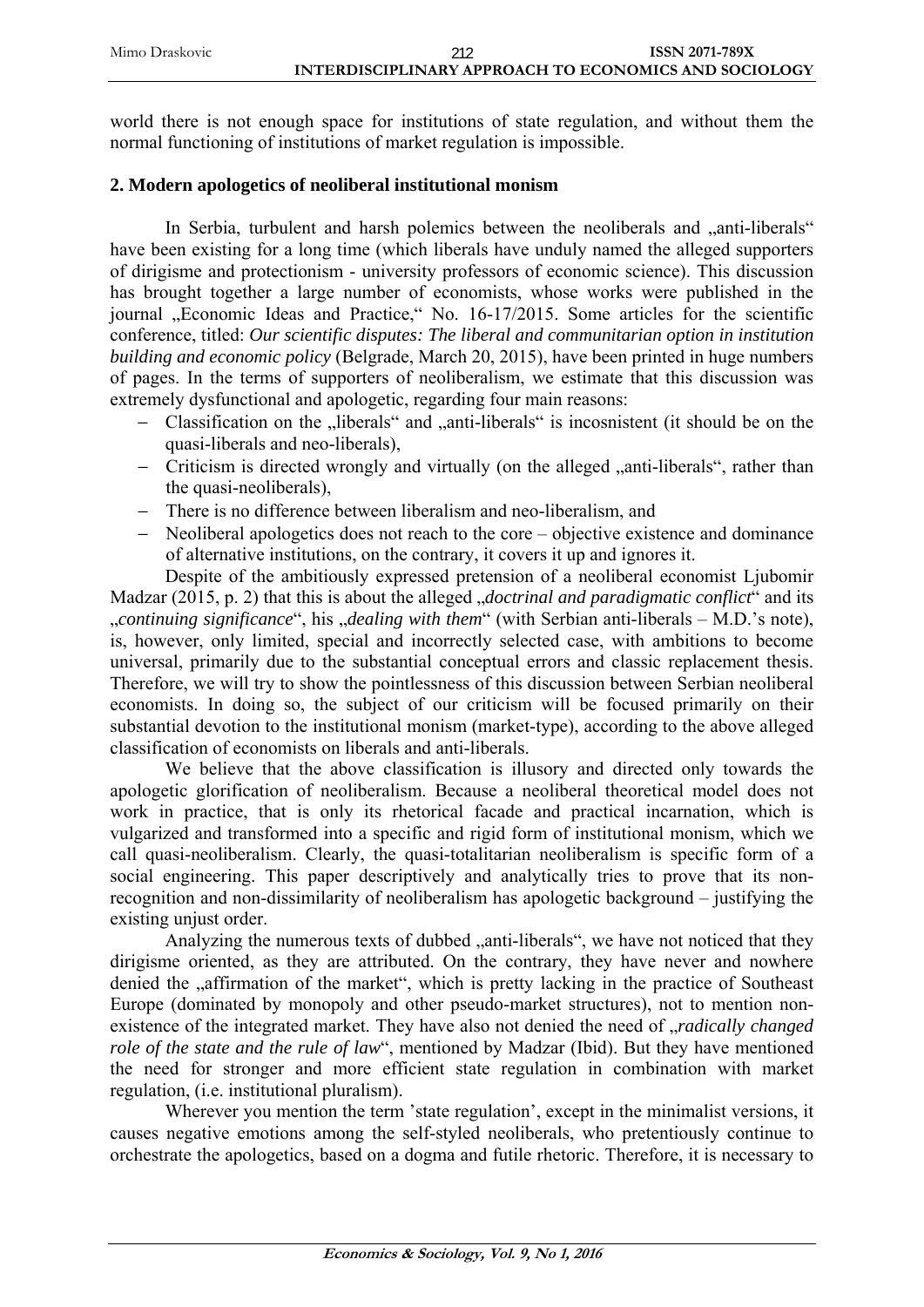answer the core question: What is the essence of their dogma and apologetics? Obviously, a simple answer regarding the dogma is imposed by three facts:

- − neoliberals insisting on the conflict of alleged "*institutional alternative*" (i.e. on the clash of institutional monisms),
- − inventing the apparently risen dirigisme, and
- − avoiding the affirmation of institutional pluralism as a proven, non-alternative, and civilized condition for socio-economic development. In terms of neoliberal apologetics the answer is simple: It is contained in avoiding the evident quasineoliberalism in practice, which manifested as deformed and devastating development form of (theoretical) model of neoliberalism.

The main critic of the so-called "anti-liberalism" (at least according to the extent of written pages – 311), Madzar (Ibid) starts from rhetorical support of neoliberalism, calling it "*an appealing consistency*" and "*influential hotbed of liberal ideas*". To his theoretical opponents he imputes the ignorance and dirigisme. Thereby, he falls into a trap of theoretical inconsistency and inaccuracy, because for the comparison of allegedly conflicting economic institutions (Ibid.,  $p. 7$ ) he uses the terms "state" and "market" rather than adequate terms ", market regulation" and "state regulation".

Madzar (Ibid., p. 2) notices a *"voluntary operation of the state*", but does not specify who and why operates it (presumably nomenclature of authority for personal interests - M.D.'s note). In other words, he does not notice the quasi-neoliberal misuse of state regulation. On the contrary, he neutrally blames the "*opposite assessments of social rationality of non-market entrepreneurial, economic and development operation*" (between liberals and anti-liberals – M.D.'s note), rather than perceiving the privileged (non-market) enrichment and *"protectionism of nomenclature authority towards its own people*" (term of Draskovic, 2014, pp. 14, 32, 77).

Accordingly, Madzar (Ibid.) declares the alleged anti-liberals the "numerous, surprisingly powerful and socially influential army of professional activists". It is hard to imagine specified depth according to which university professors have become powerful and influential! It proves the consistency of his apologetic blindness, because he does not notice really powerful people from the ranks of the quasi-neoliberals, under the paradoxical banner of "obviousness". Although really powerful people persistently retain and maintain official state neoliberal macroeconomic politics, he does not worry about them. Rather, he writes (p. 26) that "*economists of liberal orientation are less willing to attribute the unfavorable tendencies to the personalities and teams who make decisions*."

Instead of specific personalities and groups, Madzar generally and apologetically declares the "system error" and "conspiracy theory" (Ibid, pp. 31-32). This practically means that he ignores the existence of official neoliberal economic policy and non-market enriched decision-makers (government nomenclature, tycoons, nouveau-riche entrepreneurs and other privileged subjects called the "new elite"). Even the rest of the neoliberals, participating in this discussion (Begovic, Prokopijevic, Mijatovic *et al.*) do not see the difference between modeled neoliberalism and practical quasi-neoliberalism. Besides, they believe that neoliberalism is not different from classical liberalism, which are identified according to them.

Different levels of opportunistic motivation and privilege (in theory and practice) have been created in relation to the level and the size of interest (large, medium and small). Neoliberals are at the lowest level of interest and privilege, which corresponds to their opportunistic function (satellite, apologetic and rhetorical) – *Table 1*.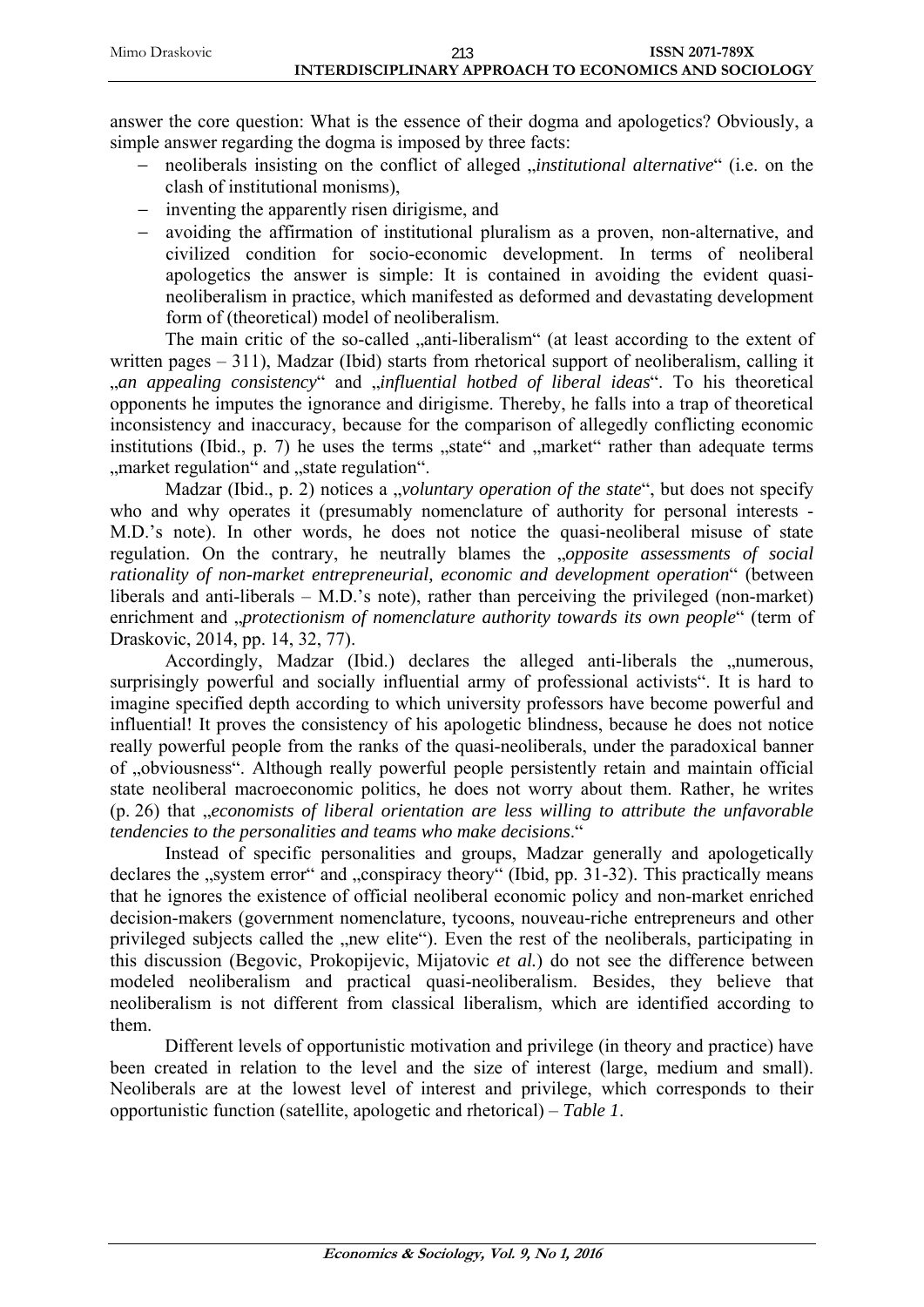| Level of<br>interest and<br>privilege | Area of<br>action | Name                                  | Opportunistic function                                         |
|---------------------------------------|-------------------|---------------------------------------|----------------------------------------------------------------|
| highest                               | practice          | nomenclature authorities              | providing anti-institutional conditions                        |
| middle                                | practice          | newcomer businessmen and<br>lobbyists | forming a collaborator economy and<br>alternative institutions |
| lowest                                | theory            | neoliberals-theoretician              | orchestrated apologetics and rhetorics                         |

|  |  |  | Table 1. Hierarchy and characteristics of neoliberal and quasi-neoliberal levels |
|--|--|--|----------------------------------------------------------------------------------|
|  |  |  |                                                                                  |

*Source*: Author's creation.

Therefore, they are basing their critical argument precisely on that erroneous premise. They orchestratedly talk and write about market freedom, competition, entrepreneurship, democracy, liberalism, development and pluralism, while in practice there are monopolies, inequality, poverty, exploitation, privilege and totalitarian order. Generally, these neoliberals accuse their anti-liberal critics (who advocate for institutional pluralism) to make "bad decisions." In this way, it seems that institutional pluralism is a bad decision!

# **3. Liberalism vs. neoliberalism**

Identification of liberalism and neoliberalism in economic literature is very symptomatic. It is employed by the representatives of neoliberalism, to prove that it *does not* exist<sup>"</sup> (Mijatovic), and therefore that is an *"unnecessary term*" (Prokopijević). Thus, for example. L<sub>J</sub>. Madzar (2015, p. 146) points out: "*Wise liberal-minded authors have long ago understood and repeatedly emphasized that prefix neo before the word liberalism is not necessary ... That's why they have added (anti-liberals – V.D.'s note) prefix neo ... which modern liberal-oriented scientists rejected, and with a good dose of indignation*". The same author (Ibid.) writes: "*The prefix neo is invented ... modern liberalism differs from classical liberalism in essential characteristics*" (Ibid., p. 242).

However, in another place in the same work he (Ibid., p. 150) contradictory states that "*liberalism is the normative form of social harmony within the law and the rule of law*". Though, in this way he actually reveals the difference between liberalism and neoliberalism as the official economic policy of some countries in transition, which in practice is characterized by the opposite (quasi-neoliberal) manifestations and phenomena.

Liberalism is seen as a spectrum of human freedom (from political to economic). But it is obvious that word *freedom* has become a frequently used as a rhetorical symbol. T. C. Boas & J. Gans-Morse (2009, p. 139) correctly state: "*The term of neoliberalism first emerged in the studies of the Freiberg School of German economists to establish a doctrine that was explicitly moderate comparing to classical liberalism, by rejecting laissez-faire values and its emphasings on humanistic values*". Their research shows that the term neoliberalism is rarely mentioned in the 1980s, but in the period 2002-2005 have been published nearly within 1,000 scientific articles per year. However, they consider (Ibid., p. 138) that in interpretating neoliberalism predominant concept of scholarly writing on development and political economy is outpacing related terms such as monetarism, neoconservatism, the Washington Consensus, and even market reform.

It is no coincidence that modern neoliberals advocate a "minimal state". For them it is the strongest link with classical liberalism. Modern liberalism is, on the other hand, characterised by a greater willingness to let the state become an active participant in the economy. Madžar alone (2005, p. 21) wrote that *"there are a lot more abundant potential*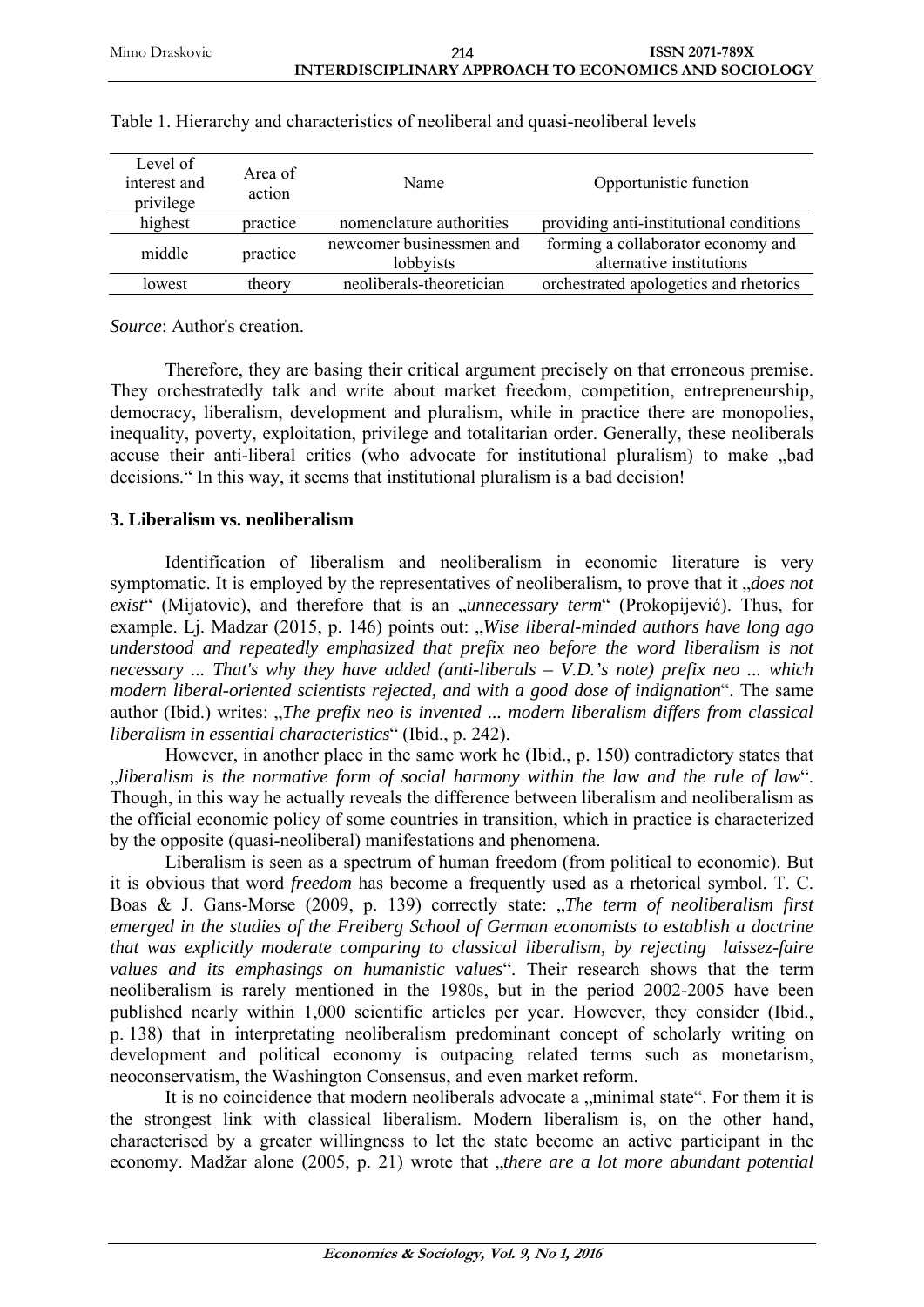| 215                                                   | <b>ISSN 2071-789X</b> |
|-------------------------------------------------------|-----------------------|
| INTERDISCIPLINARY APPROACH TO ECONOMICS AND SOCIOLOGY |                       |

*flows of violence and coercion, which spontaneously arise from decentralized sources in the familiar Hobbesian environment*".

At *2003* he correctly preferred the priority of economic institutions in relation to economic freedom: *"all arguments in favor of liberalization imply the existence ... of a stable legal order and orderly institutional environment*" and stated (2003, pp. 37-42) that *"even the most developed are not as liberal as it appears at first sight.*" Obviously, the reasons why he changed his mind are now in force, therefore he has accused the alleged anti-liberals (economists, university professors) for glorification of neoliberalism. It seems that this is a classic critique for criticism and propaganda of neoliberalism.

It is important that liberalism, as a general philosophical, political and ideological heritage (*set of beliefs*), is a very complex, multi-dimensional and quite debatable concept, more associated with political agendas, establishment of democracy and individual freedom. Neoliberalism primarily relates to a particular type of economic policy. Therefore, it should not be confused. According to A. Saad-Filho and D. Johnston (2005, p. 1), *we live in neoliberal era*". They identify it with the new paradigm and ideology of power and wealth, which are in the hands of transnational corporations and elites that shape contemporary world. T. Palley (2005), who argues that a "great reversal" has taken place, where neoliberalism has replaced the economic theories of J. M. Keynes and his followers.

The views on relation liberalism-neoliberalism and identification of liberalism and neoliberalism deserves a detailed explanation. Liberalism has evolved from the great scientific and intellectual doctrine, becoming a specific, ideological and apologetic economic policy, implemented for the interests of narrow and privileged social groups (ie. the "new elite"). Losing touch with its scientific and ethical grounds, ideology has always refered to them, proclaiming their alleged continuity.

Modern neoliberals are doing the same thing: they refer to the tradition of the great liberal thinkers of the past, ignoring the fact that they gained fame in the fight against feudal tyranny and absolutism, human rights, the constitution, and civil liberties. Regardless of identification and self-recognition, a little of classical liberalism has remained in neoliberalism. Furthermore, the frequent crises in developed countries have encouraged corporate and political elite to revive economic liberalism, which has been significantly initiated by the globalization.

There were many new forms, processes and manifestations. All this have given it the prefix "neo". So neoliberalism emerged as a synonym for extreme deregulated economy, which is in many ways the opposite to the classical liberalism, collectivism and authoritarianism.

Neoliberalism of many transition countries figures as a official macroeconomic policy. Neoliberalism is a set of economic policies that have been widely used during the last 30 years or so. The main points of neoliberalism include:

- − the rule of the market, no matter how much social damage this causes. Greater openness to international trade and investment, reduce wages. Price controls are out of question. All in all, a total freedom of movement for capital, goods and services,
- − cutting public expenditure for social services like education and health care. reducing the safety-net for the poor,
- − deregulation,
- − privatization, and
- − eliminating the concept of "the public good" or "community" and replacing it with "individual responsibility". Indubitably, neoliberalism was and remains the subject of numerous scientific articles, studies, books and scientific monographs. Classical liberalism has its rightful place in textbooks of historical economic thought.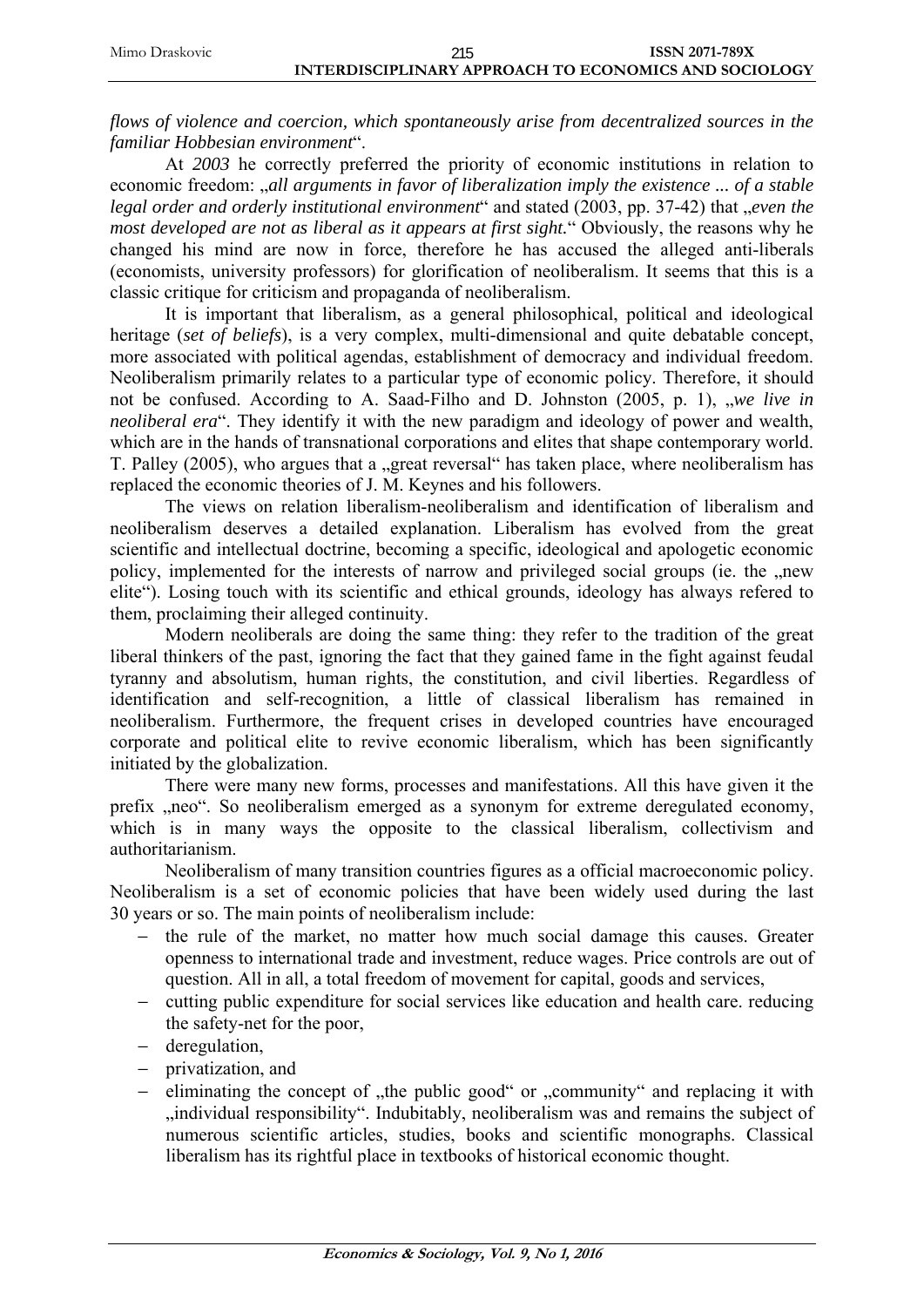| Mimo Draskovic | 216                                                   | <b>ISSN 2071-789X</b> |
|----------------|-------------------------------------------------------|-----------------------|
|                | INTERDISCIPLINARY APPROACH TO ECONOMICS AND SOCIOLOGY |                       |

Liberalization is not the same as the neoliberal and quasi-neoliberal violence against it (see more about violence at North, Wallis, and Weingast, 2009). Neoliberalism did not prevent societal violence. On the contrary, it helped its expansion in the countries with a policy of  $\mu$  limited access", where some organizations and groups of elites were pulling the rent due to their privileges and some tacitly "special rights". Those "rights" are created in an institutional vacuum environments, characterized by personal relations and "strings". Hence, the order is hectic and volatile, the politics is interwoven and it dominates the economy, a minority (elite) manages the masses, informal and alternative institutions (which are extremely personificated) prevail, and organizational structures are unstable.

Scientific and ideological and practical phenomenon of the post-socialist economic ... neoliberalism" (quasi-institutional monism) is not accidental. It has its clear sources, origins and motives. It has appeared at the time of the socialist collapse, as a response to long-term rule of vulgarized and dogmatized Marxist political economy. Encouraged by interest-motives in practice, and in the absence of the original development concept, "reformers" have chosen new vulgarization and improvisation, this time the Western neoliberalism, which protected the interests of large transnational capital, where the state borders have been developmental barriers.

Unsuccessful post-socialist modifications were created on other people's formulas and were functionally incorporated to support the philosophy of a big business in the global and local relations. In this way, the open (socialist) totalitarian dirigisme turned into a hidden totalitarian neoliberalism. It has directly created and produced a continued institutional improvisation and imitation, while strengthening opportunistic behavior and alternative institutions as quasi-substitutes of the formal and informal institutions (Marinescu, 2013; Iacobuta & Pohoata, 2015). Due to the introduction of neoliberalism in some transition countries, including this implementation under the auspices of the state and the fact that nomenclature authorities have  $\sqrt{g}$  grabbed the most – we can freely speak of a neoliberal dirigisme as a new form of dirigisme!

Neoliberal doctrine is based on an assumption that the distribution of social and collective action will be further developed by reforms, and market reform should create benefits to the whole society and that it represents a long-term public good. It is obvious that the *mass* is replaced by privileged individualists. In reality, neoliberalism has separated from its scientific and philosophical heritage, becoming a reactionary tool of elite (class of nonmarket enriched individuals, who have appropriated the results of many generations) and the ideology of limitless power of big capital and business, which has destroyed the middle class, allowing freedom of exploitation. In this sense, Z. Baletic (2005) points out: "*The ideological dogmatism has become the 'standard' form of economic thought... a project of radical reorganization of the society in favor of one part of the social forces towards their special interests, visions and values*".

All neoliberals (politicians, economists and others in the government and close to it) say they are democratic, freedom-loving, tolerant, development-oriented, pluralistic in everything, not just in one – they absolutize alleged  $\alpha$ , neoliberalism  $\alpha$  but they do not see its alternative (thus negating choice as the essence of democracy and economy, but also pluralistic institutional conditions in which that choice is to be fully exercised). Propaganda of ..absolute truth " is always a prelude to apologetics.

Messianism of economic neoliberalism as an incarnations of infinite market power and the "ideal" way of organizing the economy, is actually institutional and monistic myth. It is based on a system of discriminatory and double standards: rhetorically shaped fruitless imagination and practical implementation of narrow individualy motivated interests. The matrix that connects the ideological indoctrination, interest orientation and reactive rhetoric, still reproduces in the time of crisis and quasi-institutional space.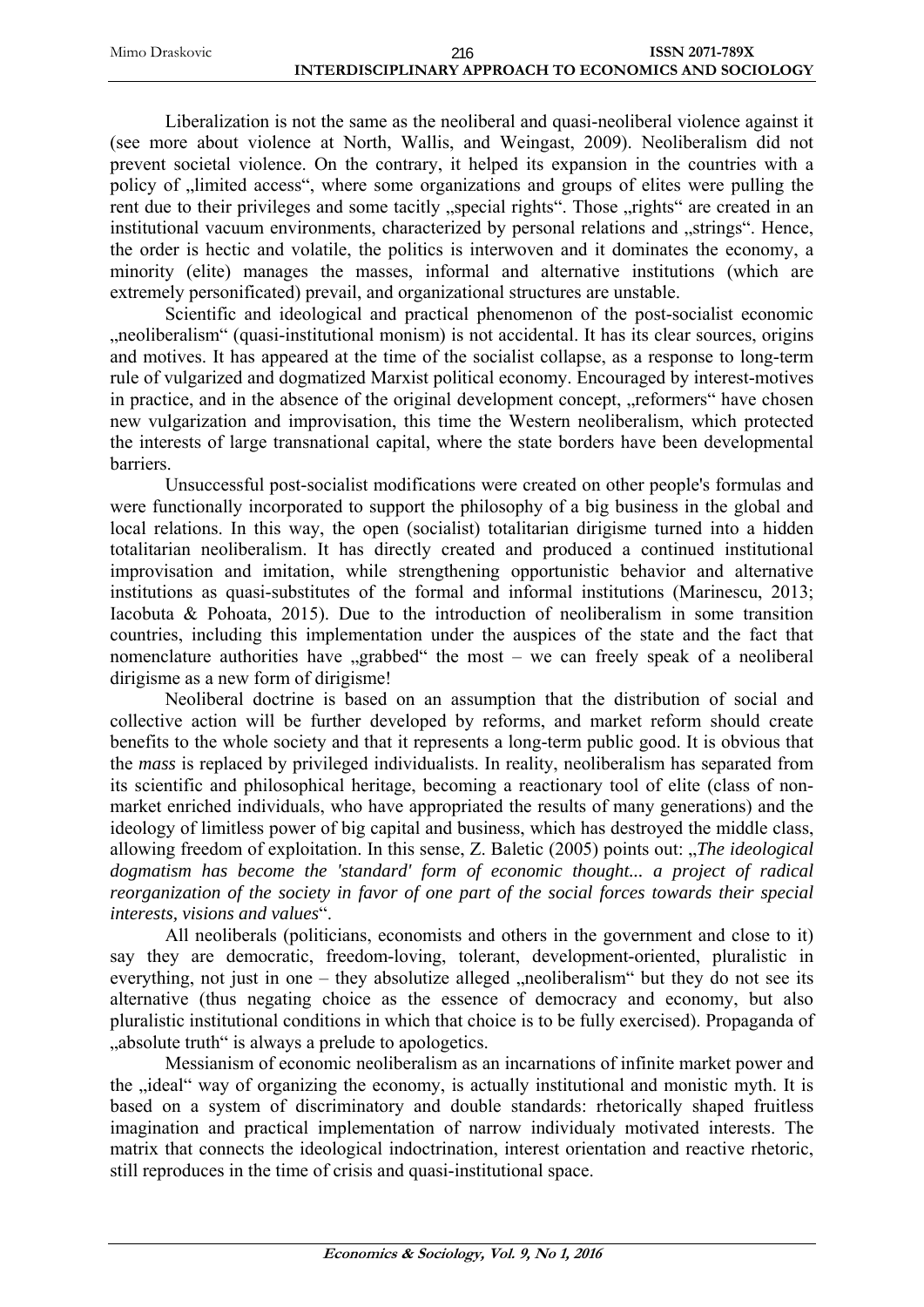| Mimo Draskovic | 217                                                   | <b>ISSN 2071-789X</b> |
|----------------|-------------------------------------------------------|-----------------------|
|                | INTERDISCIPLINARY APPROACH TO ECONOMICS AND SOCIOLOGY |                       |

Neoliberalism as a philosophy of methodological individualism has proven to be very suitable for building specific and dogmatic theoretical platform. It has served as a motto for fast and non-market acquisition of wealth, power, and economic freedom of the privileged, whom alibi-economists often equated with *effective owners*". Since the process of enrichment was not innovative, or productive, or inheritance, or of market character, it was a reflection of the extremely rapacious accumulation (with no risk). Therefore, it is clear that minorities got what population and/or state lost.

Quasi-neoliberals have maximally relativized the contrast and paradox (apparent, imposed) between individual and institutional. Paradox of this combination individual vs. institutional is just an illusion and delusion of quasi-neoliberals, because in reality their nonexclusivity is actual generator of that combination (Madžar, 2005, p. 27). Udoubtedly, individual and collective are inseparable components of the most institutional arrangements and overall institutional order in modern developed economies.

In their propaganda and practice, neoliberals have ignored the class relations, social differentiation and individualism in a mass scale. They have reduced the institution of state regulation to minimum services to the population (defense, justice and legislative system) and support of the market-based system, especially in the period of crisis and market fiasco (failure). Monistic quasi-market reforms in post-socialist transition period have failed to substitute the huge institutional vacuum, moreover, they have led to their expansion and transformation into a quasi-institutionalization.

|                            |  | ALTERNATIVE INSTITUTIONS |  |
|----------------------------|--|--------------------------|--|
|                            |  |                          |  |
| domination                 |  |                          |  |
|                            |  |                          |  |
| <i>formal institutions</i> |  | informal institutions    |  |

Figure 2. The substance of neoliberal quasi-institutionalization *Source*: Author's creation.

Quasi-institutionalization is possible only in politically desirable and strictly controlled institutional and economic conditions, which naturally bring to life exclusivity and contradiction (alternation) of institutional relations, which prevent real institutional change and institutional competition. In such quasi-institutional terms, in which sophisticated imposes and dominates sociopathological form of domination of alternative institutions (Figure 3), comes to production and reproduction of unlimited anti-institutional privileges of the few individuals who come from circles of nomenclature authorities and their lobbyists. Furthermore, there is an enormous and non-market enrichment of narrow groups of society based on privilege.

# **Conclusions**

Maximising profits at any cost, regardless of its origin (mainly enrichment through transfering the state property into private) was and still is the most important value criteria of neoliberal economic formulas. This has not brought economic prosperity in the SEE countries, except for the rare and privileged individuals. It is a proven and visible result of vulgarisation of neoliberal thought and quasi-neoliberal absolutism of market freedom and exclusivity of its supporters, who were often formal or ideological "reformers" in the transitional countries of Southeast Europe. These countries today are drowning in social,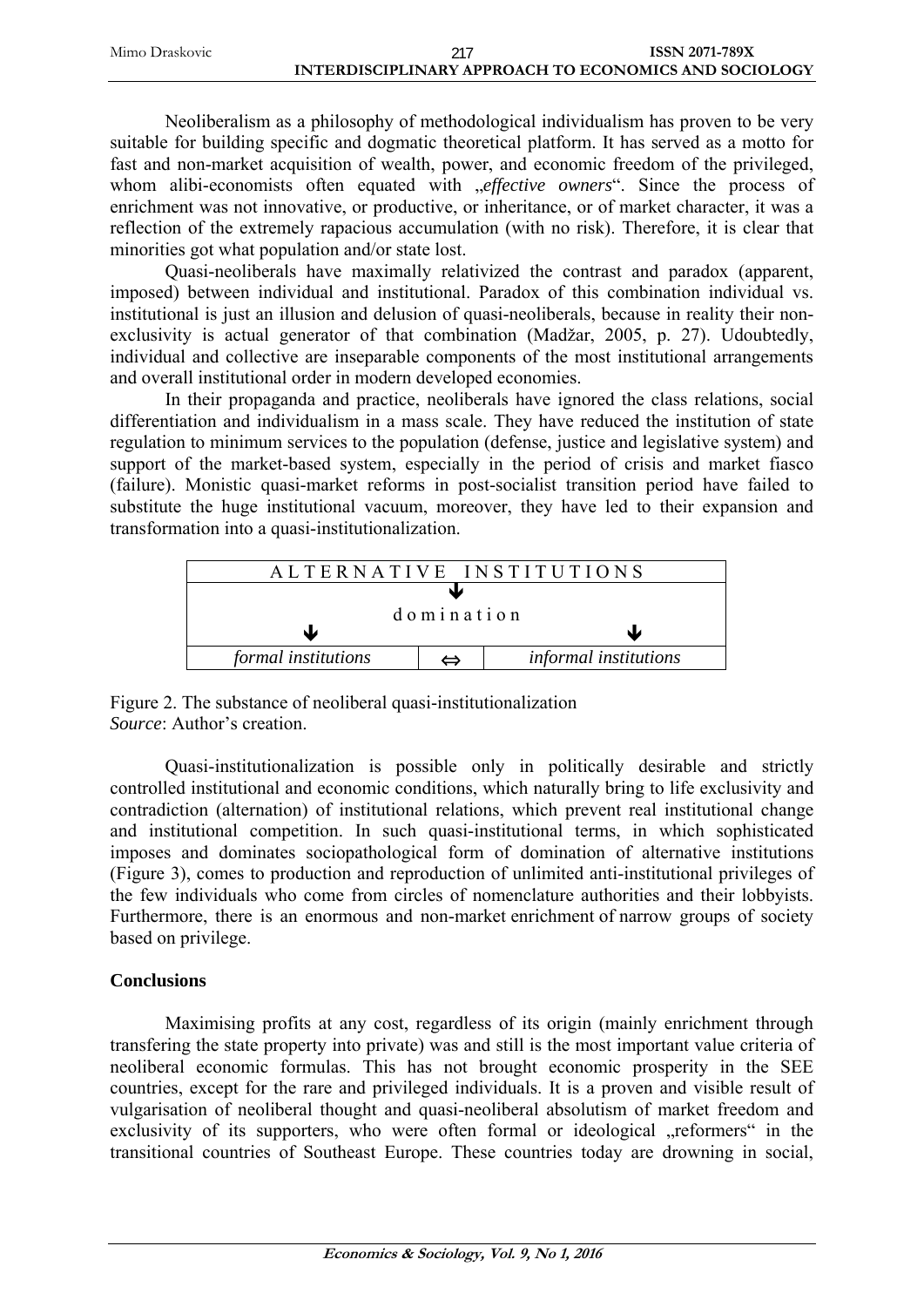economic and institutional problems, crisis, debt, poverty, inequality and rich sociopathological milieu.

The term neoliberalism contains a certain degree of vagueness and complexity. Regardless, it generates many negative social, political and economic phenomena, which clearly suggest a departure from the classical liberal tradition. A large number of authors utilize the concept of neoliberalism from a pejorative perspective. We do not approve them by ascertaining the difference between neoliberal model and quasi-neoliberal practice. The time of ideological consensus about neoliberal package has passed. The rhetorics of neoliberalism seems anachronistic and apologetic.

# **References**

- Agassi, J. (1960), Methodological Individualism, In: O'Neil, J. (ed.), *Modes of Individualism and Collectivism*, London: Heinemann.
- Baletić, Z. (2005), Ekonomski liberalizam i ekonomska znanost, *Radovi HAZU,* 43, pp. 1-45.
- Begović, B. (2015), Ekonomska nejednakost kao barijera privrednom rastu: r>g?, *Ekonomske ideje i praksa*, No. 15, pp. 175-202.
- Boas, T.C. & Gans-Morse, J. (2009), Neoliberalism: From New Liberal Philosophy to Anti-Liberal Slogan, *Studies in Comparative International Development*, No. 44, pp. 137- 161.
- Davis, J. (2006), Heterodox economics, the fragmentation of the mainstream, and embedded individual analysis, In: R. Garnett and J. Harvey (eds.), *Future Directions in Heterodox Economics*, Ann Arbor: University of Michigan Press.
- Dequech, D. (2007), Neoclassical, Mainstream, ortodox, and Heterodox Economics, *Journal of Posto Keynesian Economics*, Vol. 30, No. 2, pp. 279-302.
- Draskovic, V. (2014), *Neoliberal metaphor as a quasi-economic paradigm in function of vulgarized institutional monism and an experiment of interest*, Celje – Osijek – Czestochowa – Kotor: SPH.
- Drašković, V., Drašković, M. (2013), Kritika metodološkog individualizma, *Economics-Ekonomija*, Vol. 19, No. 4, pp. 273-296.
- Frolov, D. (2008), Metodologiceskiy institucionalizm: novij vzgljad na evoluciyu ekonomiceskoy nauki, *Voprosi ekonomiki*, No. 11, pp. 90-101.
- Iacobuta, A.-O., & Pohoata, I. (2015), Analysis of the State Failure in Several Post-Communist Countries from the Perspective of Institutional Quality and path Dependence. *Transformations in Business & Economics*, 14(2A), 313-328.
- Hodgson, G. (2007), Institutions and Individuals: Interaction and Evolution, *Organization Studies*, Vol. 28, No. 1, pp. 95-116.

Lakic, S., Draskovic, M., (2015a), Implications of Institutional Dispositions of Neoliberalism, *Montenegrin Journal of Economics*, Vol. 11, No. 2, 113-124.

Lakic, S., Draskovic, M., (2015b), Methodological Individualism and Methodological Institutionalism for Interdisciplinary Research, *Montenegrin Journal of Economics*, Vol. 11, No. 1, 53-67.

Lawson, T. (2006), The nature of heterodox economics, *Cambridge Journal of Economics*, No. 30, pp. 483-505.

Madžar, Lj. (2003), Enigme liberalizacije, *Prizma*, oktobar, pp. 36-43.

- Madžar, Lj. (2005), Institucionalne prepreke individualnih sloboda, *Pojedinac i država*, Beograd: Institut društvenih nauka – Centar za ekonomska istraživanja, pp. 21-52.
- Madžar, Lj. (2015), Moj obračun s njima: pošast preteranog državnog intervencionizma, *Ekonomske ideje i praksa*, No. 15, pp. 11-56.